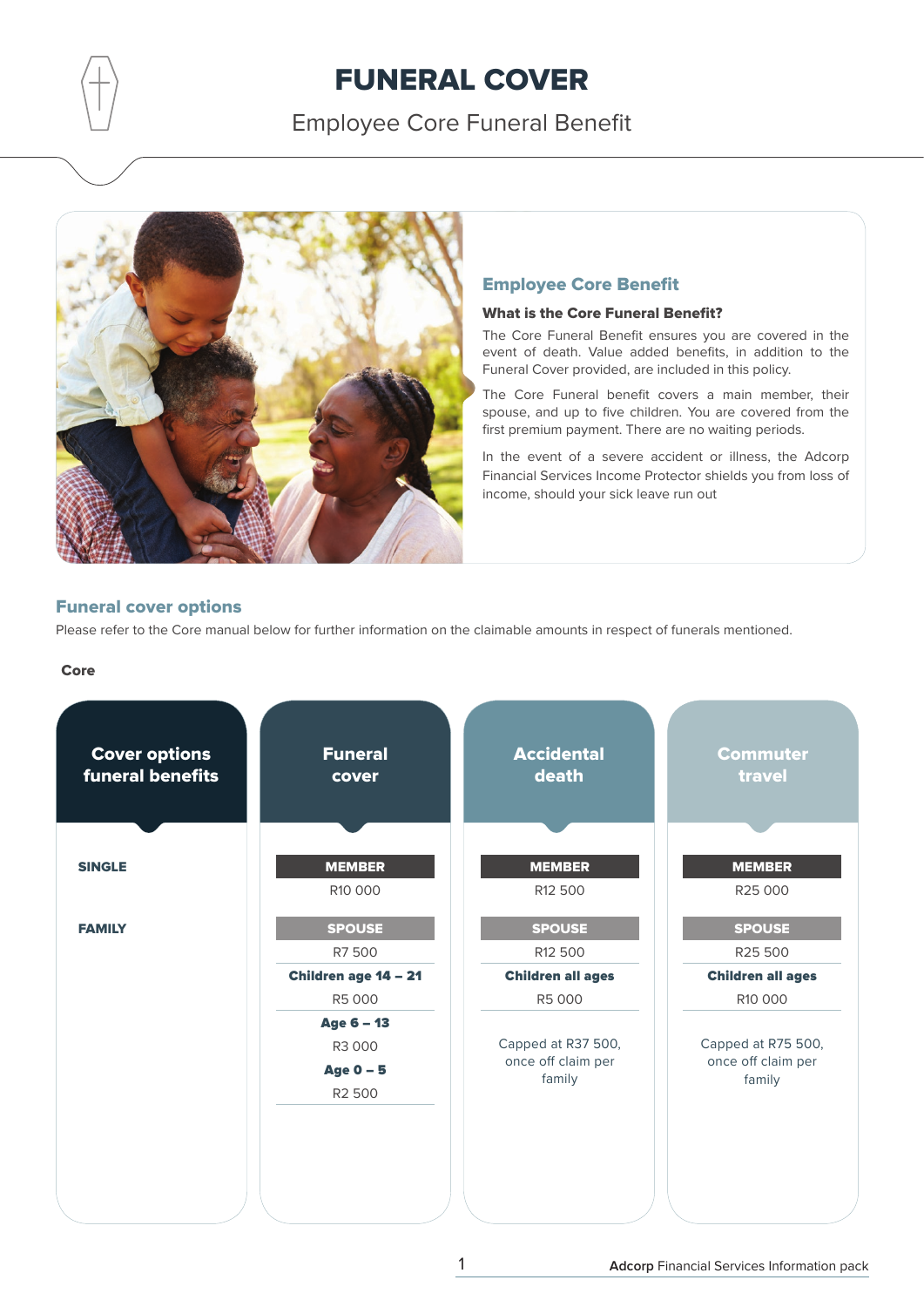Employee Core Funeral Benefit

### Core plus and Core enhanced

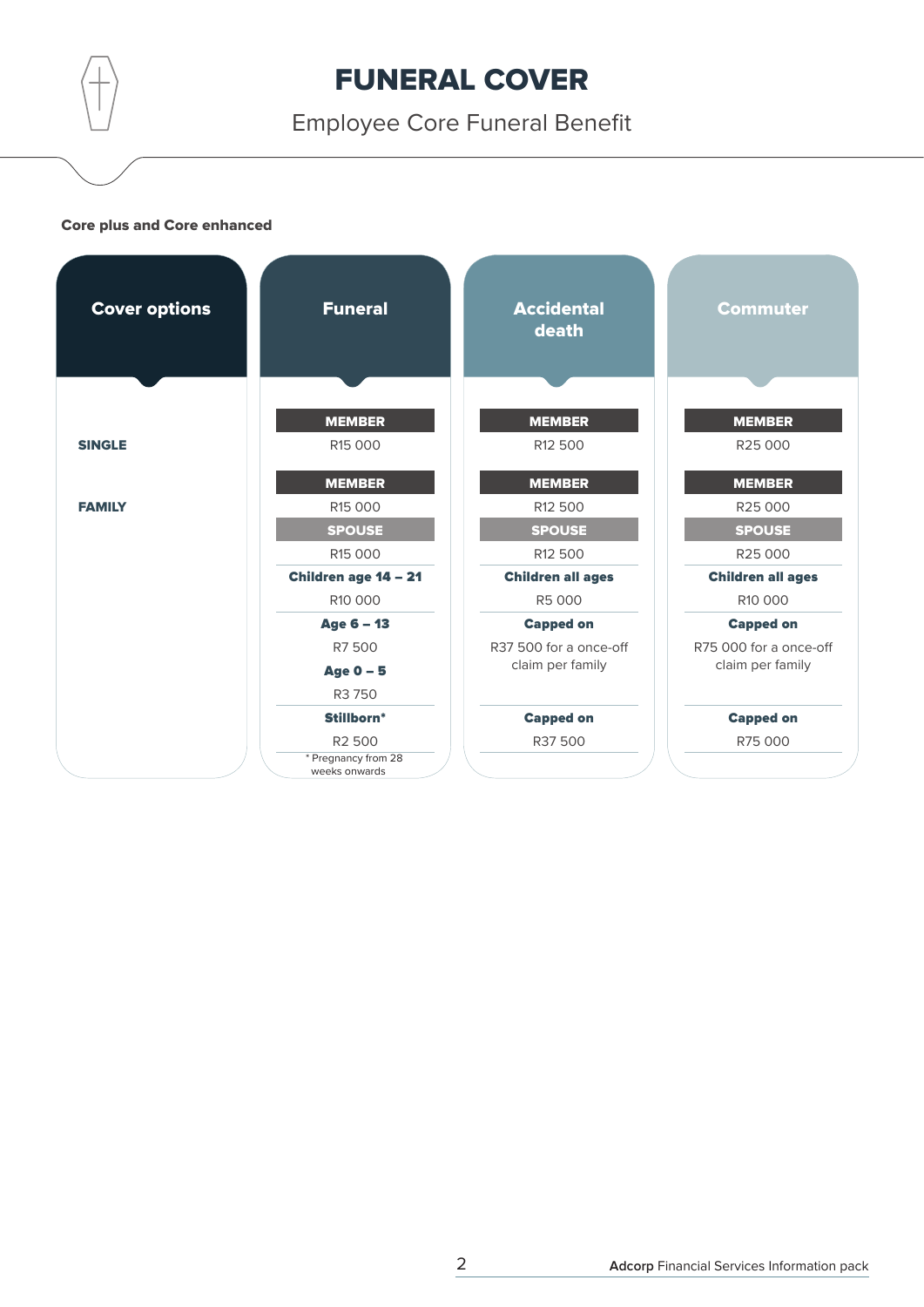

The research says it all. You're happier, healthier and more engaged at work when your essential needs are met.

### Added value benefits

| <b>Emergency medical</b><br>assistance                                                  | Access to 24-hour telephonic medical advice by medical professionals via 0861 273 883.<br>Emergency medical response to the scene by road or air, and transportation to the most<br>appropriate medical facility. Includes the transfer of life-saving medication and/or emergency<br>blood if required. This does not cover hospitalisation.                                                                                                                                                                                        |
|-----------------------------------------------------------------------------------------|--------------------------------------------------------------------------------------------------------------------------------------------------------------------------------------------------------------------------------------------------------------------------------------------------------------------------------------------------------------------------------------------------------------------------------------------------------------------------------------------------------------------------------------|
| <b>Repatriation of mortal</b><br>remains                                                | Referral to a reputable funeral parlour is available. Transportation of deceased to funeral<br>home closest to the place of burial, while following cultural requirements. A family member<br>may accompany the deceased during transportation. Advice on obtaining the death certificate<br>and associated documents can be provided if necessary.                                                                                                                                                                                  |
| Trauma, assault and<br><b>HIV counselling</b>                                           | • Advice, consultation and case management in the event of accidental exposure to HIV.<br>24-hour call centre assistance for HIV, trauma and post-traumatic stress disorders.<br>• Facilitation includes three blood tests, 30-day ARV starter pack, seven day preventative<br>STI medication and a morning-after pill to prevent pregnancy.<br>• Trauma and assault assistance 24-hour helpline and emergency medical assistance<br>transport to a medical facility, if required, to a maximum of R10 000 per family, per incident. |
| <b>Free professional legal</b><br>assistance-advice<br>(Core plus and Core<br>enhanced) | This service entitles you to unlimited free telephonic advice and assistance on any legal<br>matters 24 hours a day. This service includes one 30-minute face-to-face consultation per<br>case, legal support and documentation, wills and estate planning, and a tax information<br>helpline among others.                                                                                                                                                                                                                          |
| <b>Income protector</b><br>(Core enhanced only)                                         | Income protector is a benefit that falls under Core Funeral Benefits. It enables candidates to<br>get this cover as part of a Group scheme.<br>In the event of a severe accident or illness, the employee is covered for a:<br>• Period of up to 10 weeks cover per calendar year (maximum)<br>• Pay out of 75% of the salary limited to R15 000 per month                                                                                                                                                                           |
|                                                                                         | There are no waiting periods but you must actively be at work on the first working day on<br>which your cover is due to start.                                                                                                                                                                                                                                                                                                                                                                                                       |
|                                                                                         | You need to be employed for the full period of the benefit payment (If fixed contract for<br>1 month. You are limited to claim for 1 month).                                                                                                                                                                                                                                                                                                                                                                                         |
|                                                                                         | The Income Protector indemnifies the employee from loss of income. This benefit will fall into<br>place once an employee has exhausted his/her sick leave.                                                                                                                                                                                                                                                                                                                                                                           |
|                                                                                         | Claims under COIDA are excluded (employee can receive both).                                                                                                                                                                                                                                                                                                                                                                                                                                                                         |
|                                                                                         | The minimum claim requirement becomes payable once an employee has been absent from<br>work for six consecutive work days. The employee will be covered from day seven for up to<br>ten weeks.                                                                                                                                                                                                                                                                                                                                       |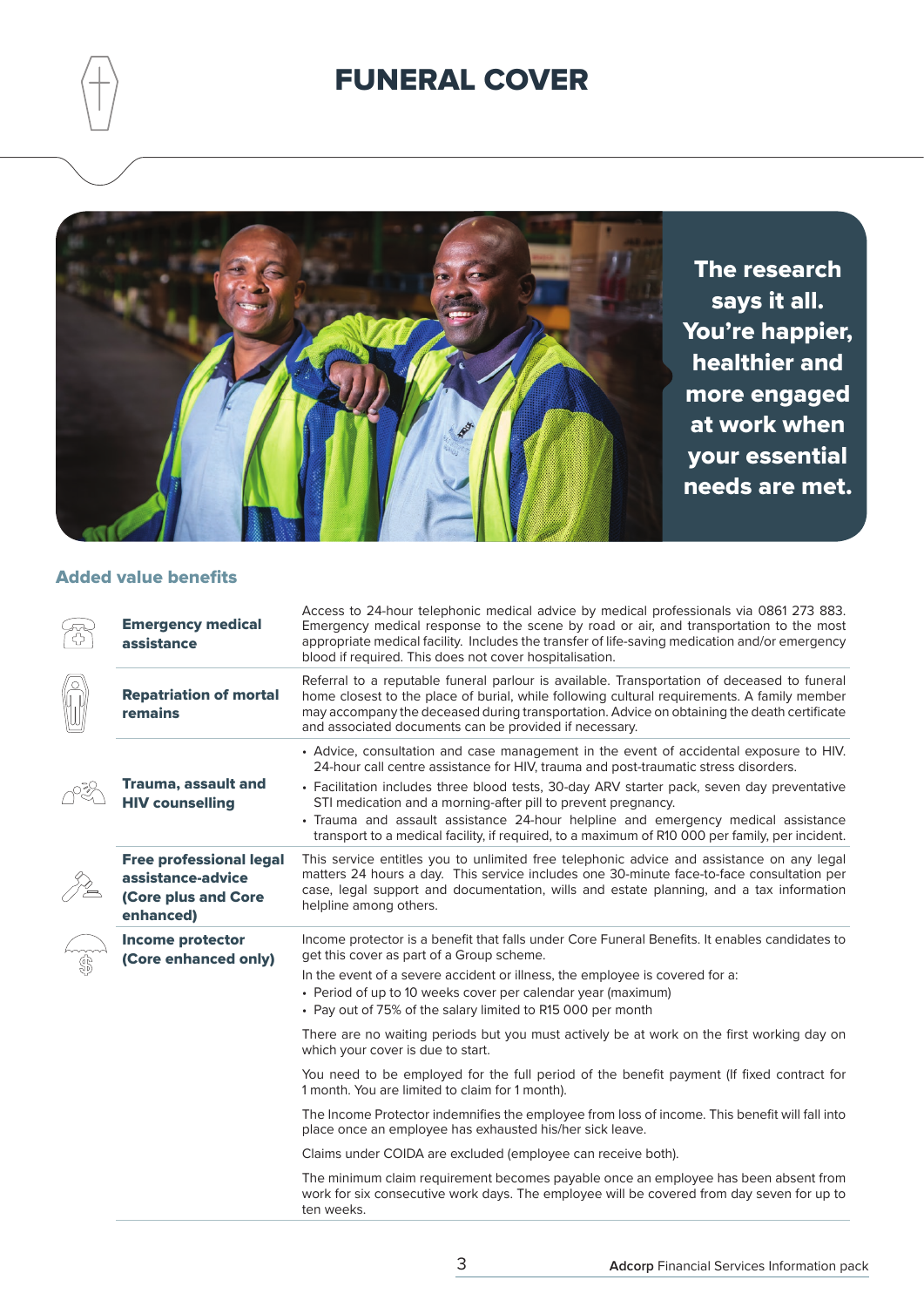**FREE**

2 months free premium waiver If you are the main member, your spouse and up to five children will be covered for a two month period following the termination of employment, illness or a death if sick leave/ maternity leave has been exhausted.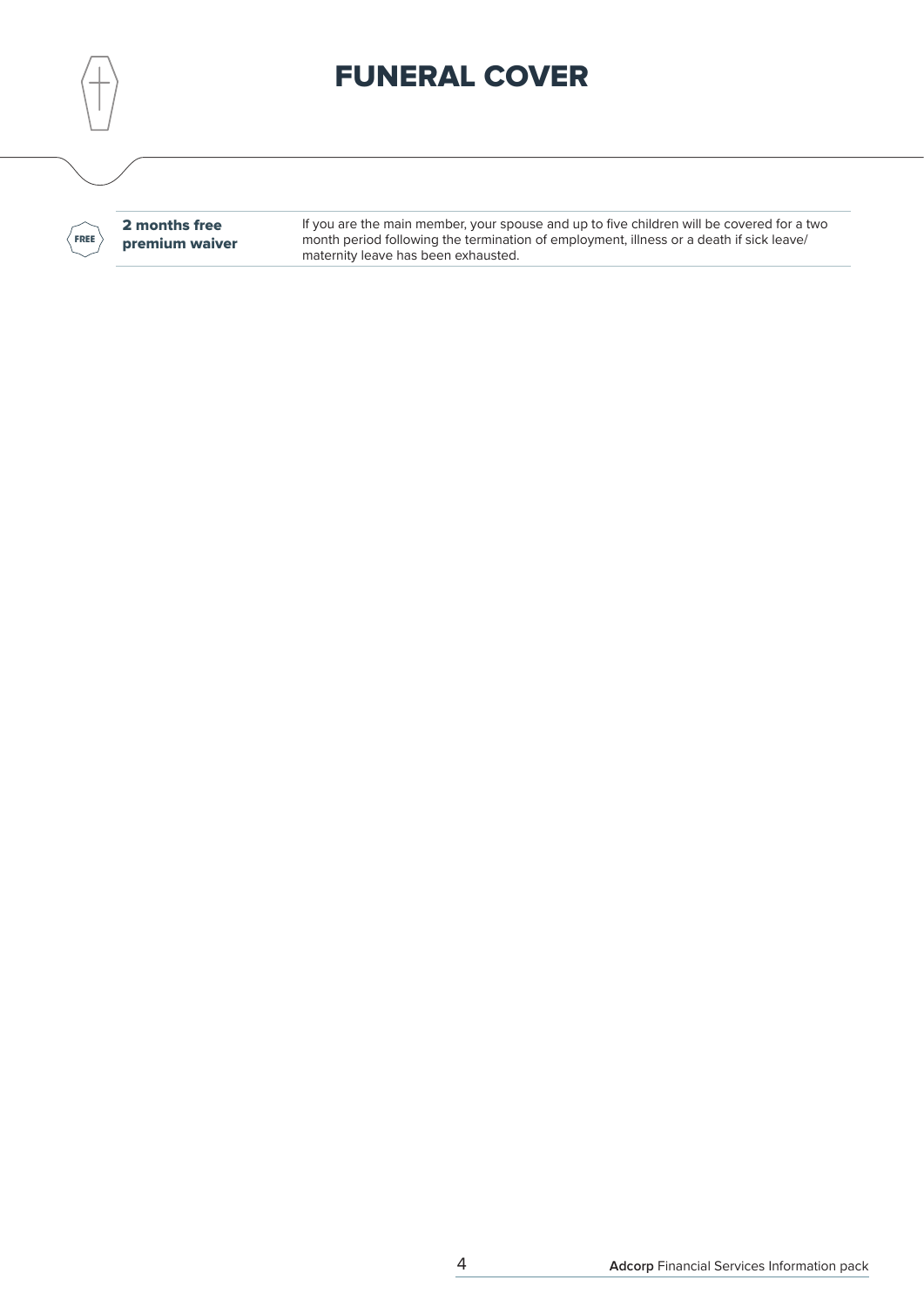Frequently Asked Questions (FAQ's)

| 1. | How many people can be covered<br>under the funeral cover?                            | The Core policy covers the main member, spouse and up to 5 children (including a<br>stillborn child).                                                                                                                                                                                                                                                                                                                                                                                                                                                                                                                                                                                                                                                                                                                                               |
|----|---------------------------------------------------------------------------------------|-----------------------------------------------------------------------------------------------------------------------------------------------------------------------------------------------------------------------------------------------------------------------------------------------------------------------------------------------------------------------------------------------------------------------------------------------------------------------------------------------------------------------------------------------------------------------------------------------------------------------------------------------------------------------------------------------------------------------------------------------------------------------------------------------------------------------------------------------------|
| 2. | Can I continue with the policy even<br>if I no longer work for y current<br>employer? | Yes, you may. The policyholder needs to contact the call centre and request the<br>continuation option.                                                                                                                                                                                                                                                                                                                                                                                                                                                                                                                                                                                                                                                                                                                                             |
| 3. | What is the waiting period on the<br><b>Core Funeral Policy?</b>                      | There are no waiting periods. You are covered from your first premium payment.                                                                                                                                                                                                                                                                                                                                                                                                                                                                                                                                                                                                                                                                                                                                                                      |
| 4. | Are there any exclusions on the<br>funeral cover?                                     | Yes, suicide within the first two years of cover.                                                                                                                                                                                                                                                                                                                                                                                                                                                                                                                                                                                                                                                                                                                                                                                                   |
| 5. | What is the procedure when<br>claiming?                                               | • All claims must be submitted within six months of a death occurring.<br>• The claimant is to contact the claims call centre on 0861 273 883.<br>• The claim administrator will enter into consultation with the claimant to assist him/her<br>with the necessary forms, processes and required documentation.<br>. The claims administrator then submits the claim upon receipt of the necessary<br>documentation.<br>• Once the claim is submitted, the claims department will inform the claimant of the<br>outcome within 48 hours, and pay the approved claim.                                                                                                                                                                                                                                                                                |
| 6. | What happens to the cover, should<br>I not work for two months?                       | The Core Funeral Policy is the only policy that has a two-month free premium waiver. This<br>means that your policy will remain active for two months with no premium due.                                                                                                                                                                                                                                                                                                                                                                                                                                                                                                                                                                                                                                                                          |
| 7. | How does the Income Protector<br>work (practical example)?                            | John is an employee that works for his employer<br>· Earns R2 000 per week (R400, 00 a day)<br>• Usually works five days per week<br>• Has eight days of claimable paid sick leave (workers are entitled to one day of paid sick<br>leave for every 26 days worked in the first six months. Hourly metric used for temporary<br>workers)<br>What benefit will John claim?<br>. Minimum claim requirement. Absent for more than six consecutive work days. Claim<br>starts on day seven for a 10 week period.<br>. Benefit starts once paid sick leave runs out. John has eight days of sick leave.<br>• John was absent for 15 work days because he was ill and booked off by the doctor for<br>three weeks. This is seven days more than his sick leave.<br>. Seven work days can be claimed. This is equal to a benefit of R2 100 (R400 per day x |
|    |                                                                                       | 7 days x 75%).                                                                                                                                                                                                                                                                                                                                                                                                                                                                                                                                                                                                                                                                                                                                                                                                                                      |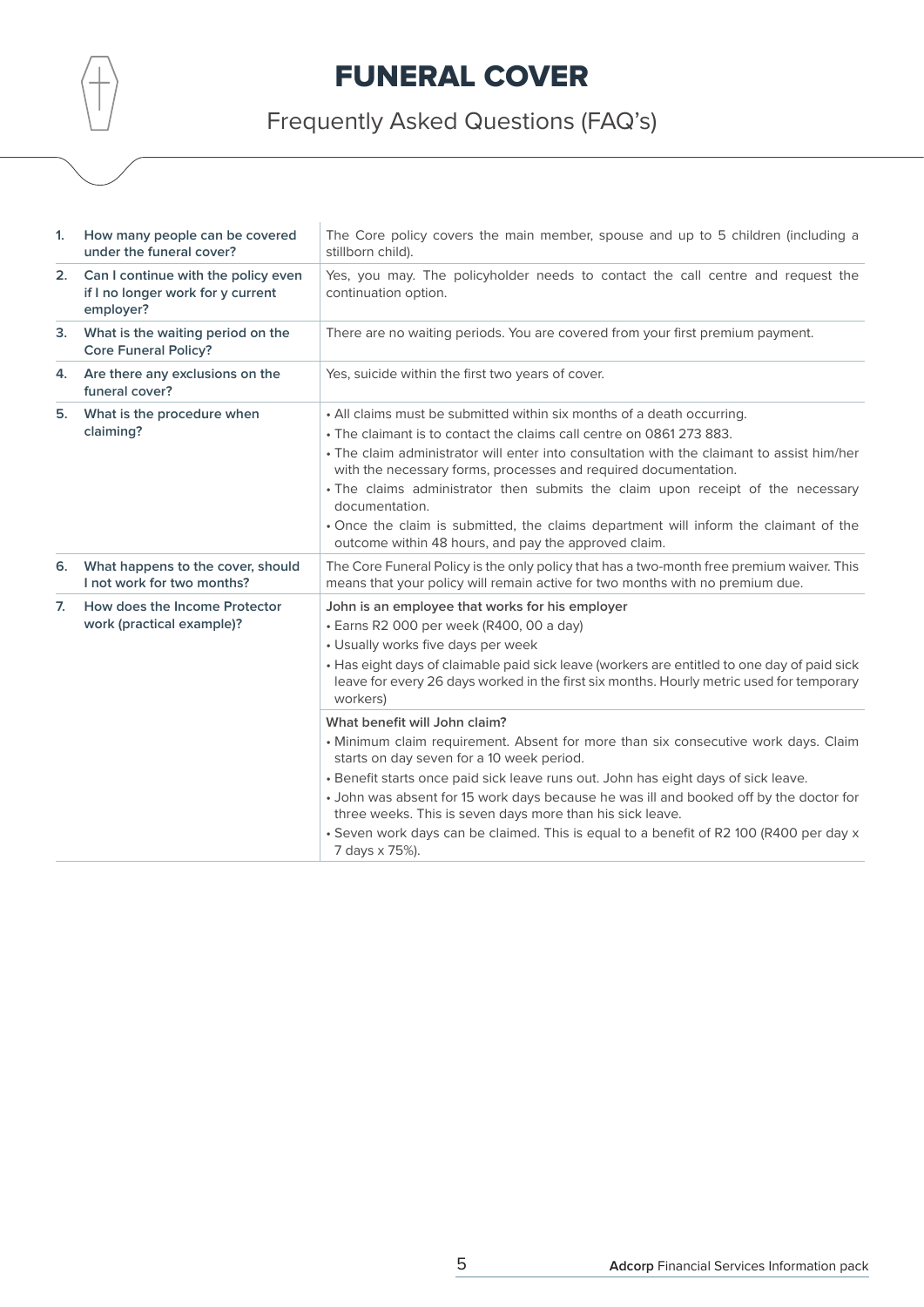### Extended benefits

The following extended benefits can be signed up for as an "add-on" benefit:

### 1. Gold Funeral Cover

The Gold Funeral Plan covers main member, spouse and up to five children.

- 2. Income Protector (main member and/or spouse) covers accidents and illnesses. There is a six day minimum claim requirement and a maximum of 10 weeks' cover.
- 3. Family Care Benefit covers main member, spouse and children
- 4. Beef, Catering and Casket Benefits cover your other funeral-related expenses. All three benefits cover main member and spouse

### Gold Funeral plan and additional benefits (Principal member's entry age must be below 70 years of age

Extended family waiting period: Natural death – ages 65 to 74: Six consecutive equal premium deductions prior to death, Ages over 75: 12 consecutive equal premium deductions prior to death. Accidental death – 1 monthly premium deduction prior to death.

For more information please contact 0861 273 883 or email us.

### A. Beef/catering/casket benefits

| <b>Beef benefit</b>      | <b>Monthly</b><br>premium | <b>Catering benefit</b> | <b>Monthly</b><br>premium |   | <b>Casket benefit</b> | <b>Monthly</b><br>premium | <b>Covers</b>          |
|--------------------------|---------------------------|-------------------------|---------------------------|---|-----------------------|---------------------------|------------------------|
| R4 000 each              | R <sub>20</sub>           | R5 000 each             | R <sub>25</sub>           |   | R5 000 each           | R <sub>25</sub>           | member,                |
| R8 000 each              | R40                       | R10 000 each            | <b>R50</b>                |   | R10 000 each          | <b>R50</b>                | spouse 1 &<br>spouse 2 |
| R <sub>12</sub> 000 each | <b>R60</b>                | R15 000 each            | <b>R75</b>                | د | R15 000 each          | <b>R75</b>                |                        |

Waiting periods: Natural Death - 6 consecutive equal monthly premium deductions prior to death, Accidental death - 1 monthly premium.

#### B. Extended family – below 65 years

| <b>R3000</b>    | <b>R6000</b> | 000        | <b>R12 000</b> | <b>R15 000</b>            | <b>Avis car. REPAT</b> |
|-----------------|--------------|------------|----------------|---------------------------|------------------------|
| R <sub>22</sub> | R44          | <b>R66</b> | <b>R88</b>     | R <sub>110</sub><br>_____ | R <sub>15</sub>        |

### C. Extended family – 65 to 84 years

| <b>R2000</b> | <b>R4000</b> | <b>R6 000</b>    | <b>R8 000</b>    | <b>R10 000</b>   | Avis car. REPAT   Sub total |  |
|--------------|--------------|------------------|------------------|------------------|-----------------------------|--|
| <b>R36</b>   | R72          | R <sub>108</sub> | R <sub>144</sub> | R <sub>180</sub> | R <sub>15</sub>             |  |

### D. Extended family – 85 to 94 years

| <b>R2000</b> | <b>R4 000</b>    | <b>R6000</b>     | <b>R8 000</b>    | <b>R10 000</b>   | Avis car. REPAT   Sub total |  |
|--------------|------------------|------------------|------------------|------------------|-----------------------------|--|
| <b>R50</b>   | R <sub>100</sub> | R <sub>150</sub> | R <sub>200</sub> | R <sub>250</sub> | R <sub>15</sub>             |  |

Extended family waiting period: Natural death – ages 65 to 74: Six consecutive equal premium deductions prior to death, ages over 75: 12 consecutive equal premium deductions prior to death.

Accidental death – 1 monthly premium deduction prior to death.